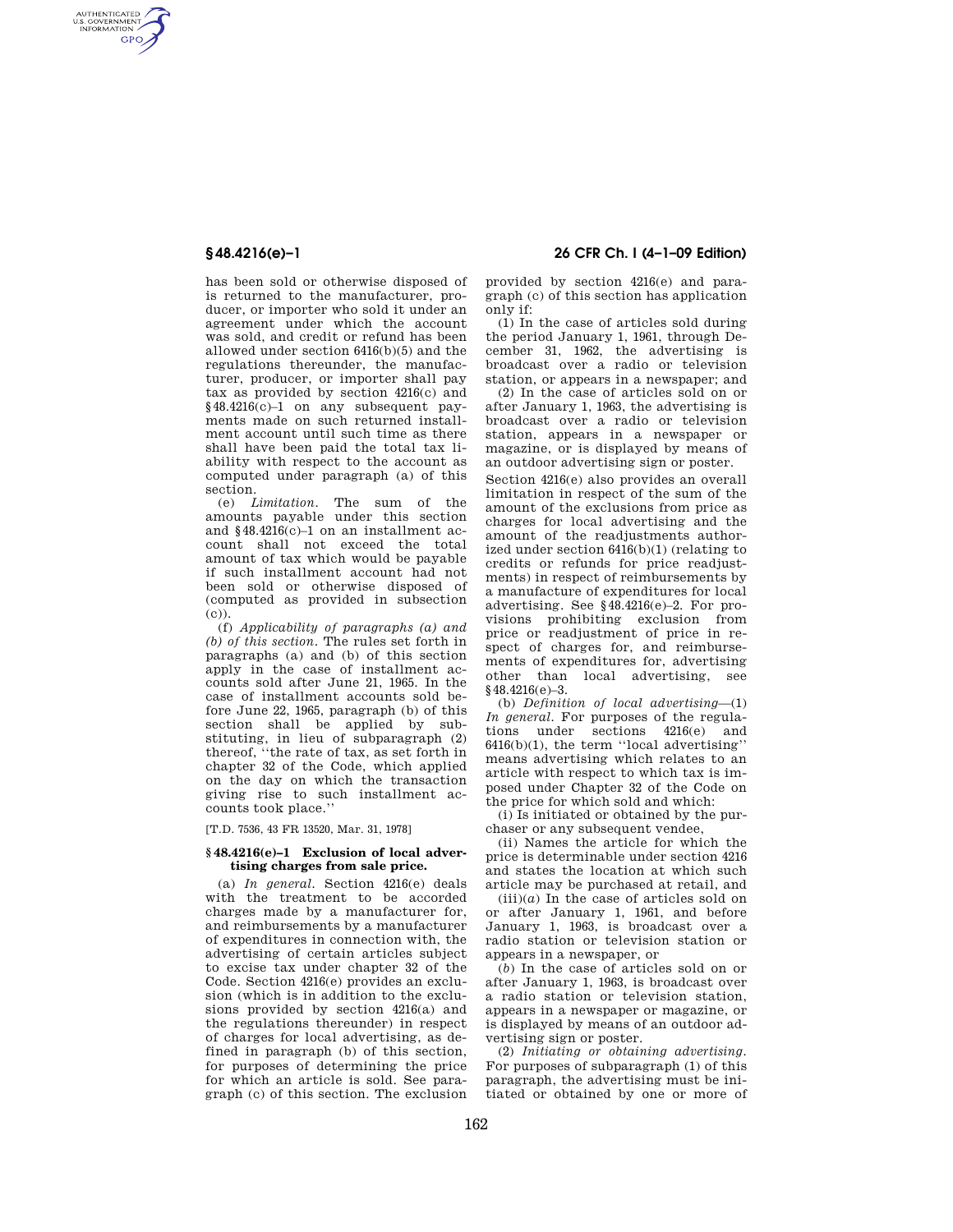## **Internal Revenue Service, Treasury § 48.4216(e)–1**

the persons in the chain of distribution of the article (wholesale distributor, jobber, dealer, etc.) who purchased the article for resale. For purposes of this subparagraph, the manufacturer is not considered to be one of the persons in the chain of distribution of the article. In general, advertising of an article is considered to be initiated or obtained by one or more persons in the chain of distribution of the article if any such person:

(i) Takes an active part in the actual planning and development, or in the arrangements or negotiations leading to the development, of the form and content of the advertising, or

(ii) Contracts for the placement of the advertising.

The participation by the manufacturer of the article in the planning, development, or placement of the advertising is immaterial provided the advertising is in fact initiated or obtained by one or more persons in the chain of distribution of the article. Furthermore, it is immaterial whether or not the advertising is subject to the approval of the manufacturer of the article. However, if no person in the chain of distribution of the article takes an active part in the actual planning and development, or in the arrangements or negotiations leading to the development, of the form and content of the advertising, but, rather, all such planning, development, arrangements, and negotiations are accomplished by the manufacturer of the article, then such manufacturer is considered to have initiated the advertising, and if he also contracts for the placement of the advertising, such advertising does not qualify as ''local advertising''.

(3) *Identification of article and sales location.* To meet the requirements of subparagraph (1) of this paragraph, the advertising must identify the article for which the price is determinable under section 4216 and give the location or locations at which the article may be purchased at retail. All products taxable at the same rate under the same section of chapter 32 of the Code shall be considered to be an ''article'' for purposes of the preceding sentence. No specific method or means of identification is prescribed. The identification of the article may be made

through the use of the name of the manufacturer or the use of an established trade-mark, such as a seal, picture, letter or letters, etc., or a combination thereof. The advertising must identify the particular retail establishment or establishments at which the article may be purchased at retail but need not specify the location of any such establishment in terms of the number by which the premises are designated or the name of the street on which the retail premises are situated. However, the location of the retail premises must be described sufficiently, as, for example, by reference to a particular named shopping area or shopping center, to enable consumers to find the retail establishment.

(4) *Determination of costs of local advertising.* Where an advertisement identifies more than one article, and all such articles are not taxable, or are not taxable at the same rate under the same section of Chapter 32 of the Code, a reasonable allocation of the cost of the advertisement must be made among (i) articles taxable at the same rate under the same section of the Code and (ii) articles which are not taxable under Chapter 32 of the Code. For example, in the case of a single page newspaper or magazine advertisement, an allocation of costs reflecting the lineage or space devoted to the specified categories will be considered to reflect a reasonable allocation of the cost of advertising the different articles. As a general rule, only the cost of the ''spot'' portion identifying the retail establishment is considered ''local advertising'' in the case of national television or radio programs.

(5) *Meaning of ''newspaper''.* The term ''newspaper'', as used in subparagraph (1) of this paragraph, is limited to those publications which are commonly understood to be newspapers and which are printed and distributed periodically at daily, weekly, or other short intervals for the dissemination of news of a general character and of a general interest. The term does not include handbills, circulars, flyers, or the like, unless printed and distributed as a part of a publication which constitutes a newspaper within the meaning of this subparagraph. Neither does the term include any publication which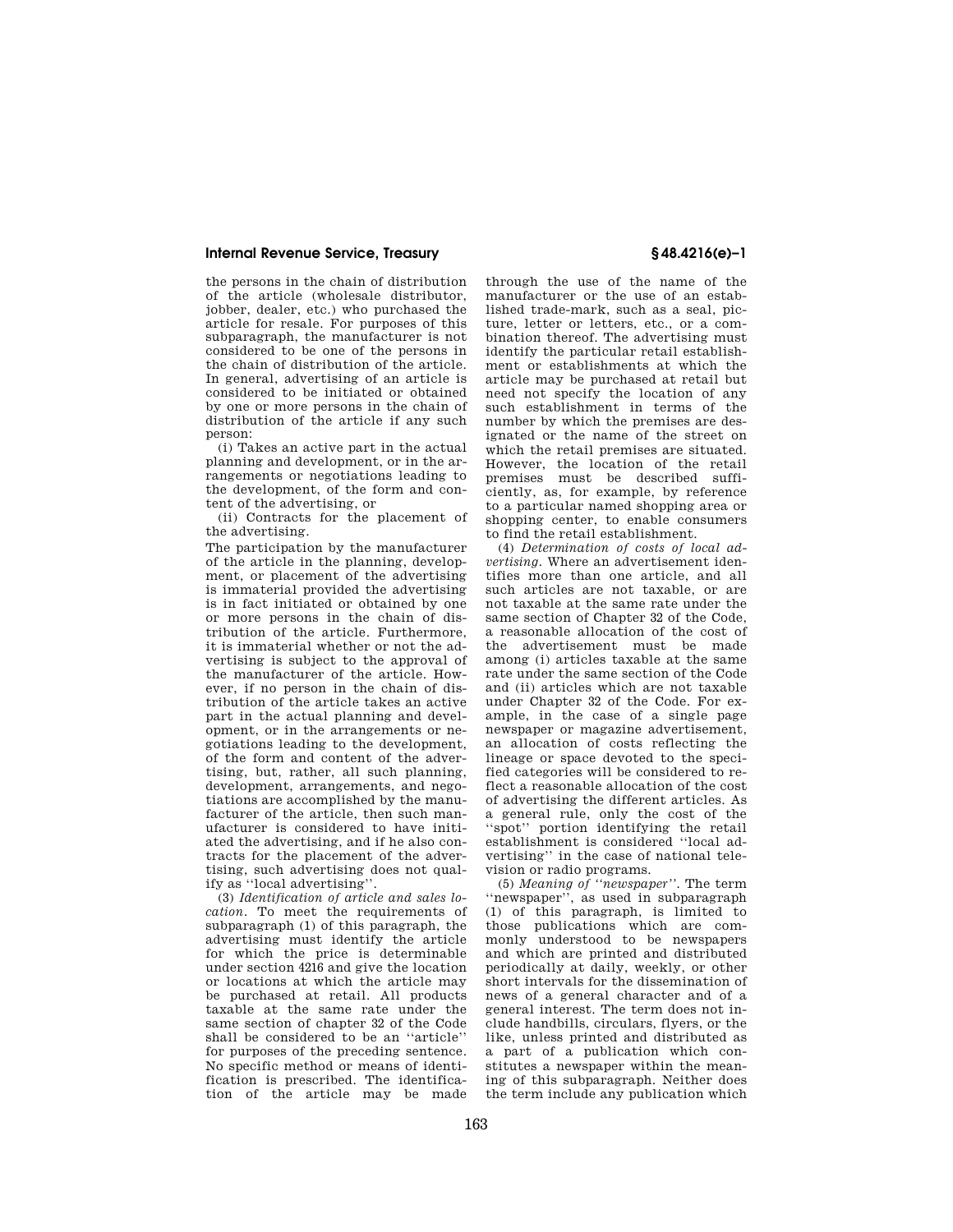is issued to supply information on certain subjects of interest to particular groups unless such publication otherwise qualifies as a newspaper within the meaning of this subparagraph. For purposes of this subparagraph, advertising is not considered to be news of a general character and of a general interest.

(6) *Meaning of ''magazine''.* The term ''magazine'', as used in subparagraph (1) of this paragraph, is limited to those publications which are (i) commonly understood to be magazines, (ii) printed and distributed periodically at least twice a year, and (iii) published for the dissemination of information of a general nature or of special interest to particular groups. The term does not include handbills, circulars, flyers or the like, unless printed and distributed as a part of a publication which constitutes a magazine within the meaning of this subparagraph. For purposes of this subparagraph, advertising is not considered to be information of a general nature or information of special interest to particular groups within the contemplation of subdivision (iii) of this subparagraph.

(7) *Meaning of ''outdoor advertising sign or poster''.* The term ''outdoor advertising sign or poster'', as used in subparagraph (1) of this paragraph, means a sign or poster displaying advertising matter, which is located outside of a roofed enclosure. This term includes both signs or posters on billboards, whether placed on or affixed to land, buildings, or other structures, and those which are displayed on or attached to moving objects, provided the signs or posters are located outside of a roofed enclosure. The term ''roofed enclosure'' means a roof structure which is enclosed on more than one-half of its sides by walls, fences, or other barriers.

(c) *Exclusion*—(1) *Conditions and limitations.* A charge for local advertising which is required by a manufacturer to be paid as a condition to his sale of an article is not a part of the taxable price of the article, to the extent that such charge meets each of the following conditions and limitations:

(i) Such charge does not exceed 5 percent of the difference between (*a*) an amount which would constitute to taxable price of the article (computed at

**§ 48.4216(e)–1 26 CFR Ch. I (4–1–09 Edition)** 

the time of the sale of the article) if no part of any charge for local advertising were excludable in computing taxable price and (*b*) the amount of any separate charge for local advertising, whatever the amount of such charge may be,

(ii) Such charge is specifically shown as a separate charge for local advertising on the invoice or statement covering the sale of the article.

(iii) Such charge is billed by the manufacturer with the intention on his part of repaying the amount of the charge to the person purchasing the article from him, or to any person who subsequently purchases the article for resale, in reimbursement of costs incurred or local advertising of such article or some other article or articles taxable at the same rate under the same section of the Code. In the absence of evidence to the contrary, the fact of such intention will be assumed in all cases where the manufacturer and his vendees are parties to an advertising plan which calls for such repayments, or the manufacturer can otherwise establish that the vendees to whom he bills such charges understand and expect that such repayments will be made.

(2) *When exclusion ceases to apply.* To the extent that charge for local advertising meets the conditions and limitations stated in subparagraph (1) of this paragraph, such charge is excludable in computing the taxable price of the article in respect of which the charge was made. However, the exclusion will cease to apply in respect of any part of such charge which the manufacturer fails to repay, before May 1 of the calendar year following the calendar year in which the article was sold, to the person who purchased the article from him, or to some other person who subsequently purchases the article for resale, in reimbursement of costs incurred for local advertising of such article or some other article or articles taxable at the same rate under the same section of the Code. If, before such May 1, any part of the charge so excluded has not been so repaid, the manufacturer becomes liable for tax on such May 1 in the same manner as if an article taxable under such section of the Code had been sold by him on such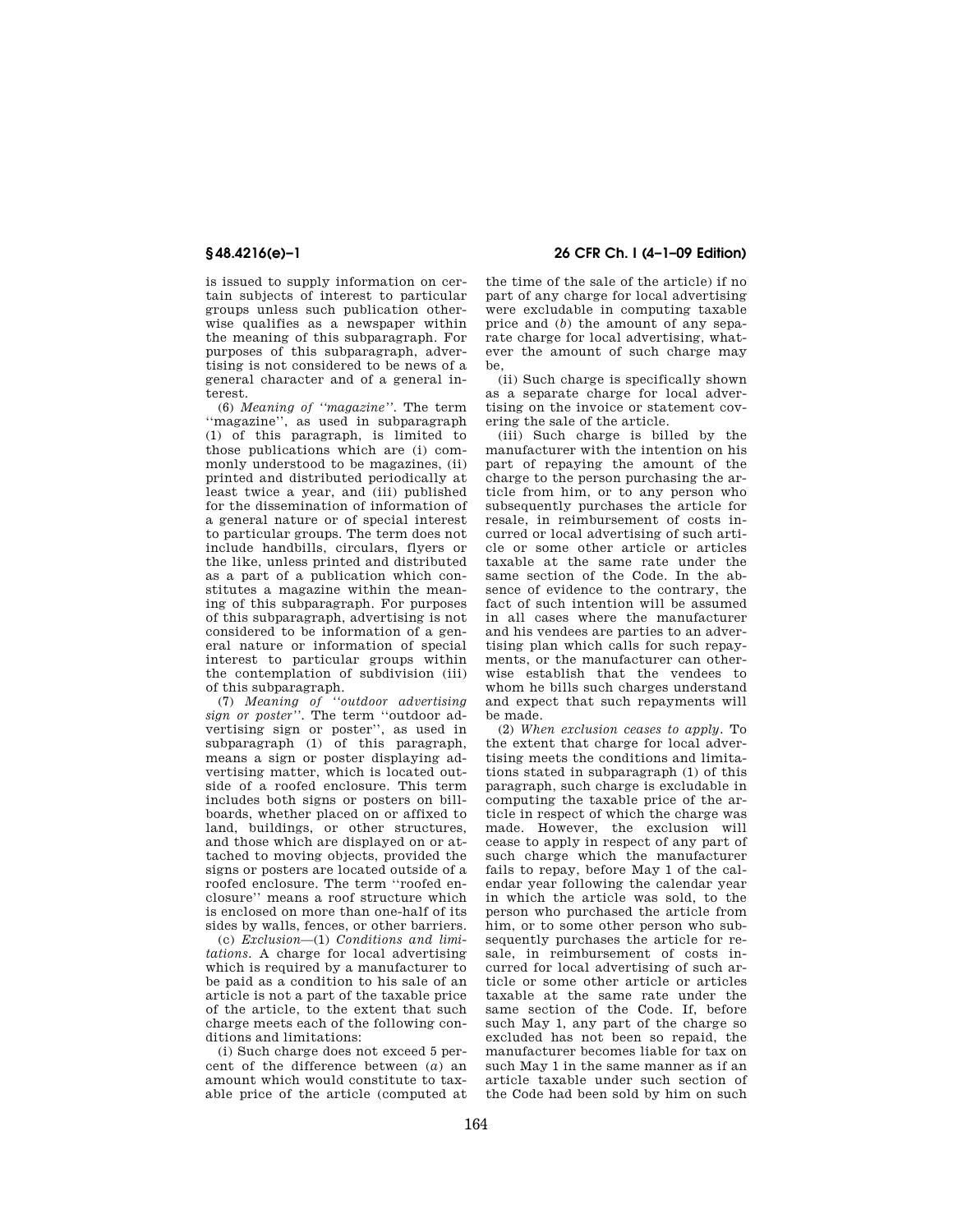### **Internal Revenue Service, Treasury § 48.4216(e)–1**

May 1 at a taxable price equivalent to that part of the charge not so repaid. However, see paragraph (c)(2) of §48.6416(b)–1, relating to price readjustments in cases where local advertising charges are not repaid before such May 1 but are subsequently paid over by the manufacturer to his vendees in reimbursement of costs for local advertising. For provisions relating to the method of determining whether a payment by a manufacturer is or is not attributable to an excluded local advertising charge, see paragraph (b)(3) of §48.4216(e)–2. In any case where the payment is determined to be attributable to such a charge, the date of the sale in connection with which the charge was made shall be determined on a first-in-first-out basis in respect of the vendee to whom the charge was billed by the manufacturer.

(d) *Examples.* The application of this section may be illustrated by the following examples:

*Example (1).* During the first calendar quarter of 1961, a manufacturer sold refrigerators to one of his distributors at a total charge of \$10,500, exclusive of tax, transportation charges, delivery charges, or other charges which are excludable in computing taxable price pursuant to section 4216(a). This total charge of \$10,500 was billed as follows: Refrigerators ........................................................ \$10,000 Local advertising charge ...........................

|  |  |  | 10.500 |
|--|--|--|--------|
|--|--|--|--------|

At the time of the manufacturer's sales of the refrigerators, it was his intention, in accordance with the agreement between him and the distributor, to make repayment to the distributor of the local advertising charge, to the extent of expenditures by the distributor for radio, television, or newspaper advertising specifically naming refrigerators or other articles taxable at the same rate under section 4111 which were manufactured by the manufacturer, and giving the location of various retail stores within the distributor's territory where such articles may be purchased. Pursuant to such agreement, the selection of the advertising medium to be employed is to be made by the distributor, who is to plan the advertising subject to approval by the manufacturer, and contract for its placement. In this example, the advertising for which the charge is made qualifies as local advertising, the charge is billed to the manufacturer's vendee as a separate charge, the manufacturer intends to repay the charge to his vendee in reimbursement of costs incurred by the vendee for local advertising, and the charge does not exceed 5 percent of \$10,000. Accordingly, the

manufacturer's charge of \$500 for local advertising is not includible in the taxable price of the refrigerators for purposes of computing and paying the tax imposed by section 4111. *Example (2).* Assume the same facts as

those stated in Example (1), and assume further that prior to May 1, 1962, the manufacturer has repaid to the distributor, in reimbursement of local advertising expenses incurred by the distributor in connection with refrigerators or other articles taxable at the same rate under section 4111 sold to him by the manufacturer, \$400 of the \$500 billed as a local advertising charge by the manufacturer in connection with his sale of refrigerators to the distributor in the first quarter of 1961. The manufacturer is liable, as of May 1, 1962, for tax in respect of the \$100 which has not been repaid to the distributor. The amount of the tax is determinable at the rate in effect under section 4111 on May 1, 1962, in respect of refrigerators and is includible in the manufacturer's return of tax under such section for the second quarter of 1962.

*Example (3).* During the first calendar quarter of 1961, a manufacturer sold refrigerators to one of his distributors at a total charge of \$11,000, exclusive of tax, transportation charges, delivery charges, or other charges which are excludable in computing taxable price under section 4216(a). This total charge of \$11,000 was billed as follows:

| \$10,000 |
|----------|
| 1.000    |
|          |

|  |  | 11.000 |
|--|--|--------|
|--|--|--------|

At the time of the manufacturer's sales of the refrigerators, it was his intention, in accordance with the terms of a cooperative advertising plan to which the manufacturer and the distributor were parties, to make repayment to the distributor of the local advertising charge. Pursuant to the plan, the repayment would be made to the extent of expenditures by the distributor for radio, television, or newspaper advertising, initiated or obtained by him, specifically naming refrigerators or other articles taxable at the same rate under section 4111 which were manufactured by the manufacturer, and giving the location of various retail stores within the distributor's territory where such articles may be purchased. In this example, only \$500 of the manufacturer's charge of \$1,000 for local advertising may be excluded in determining the taxable price of the refrigerators for purposes of reporting and paying the tax imposed by section 4111. The remaining \$500 may not be excluded in computing the taxable price of the refrigerators since this is the amount by which the \$1,000 local advertising charge exceeds 5 percent of \$10,000. Thus, the taxable price of the refrigerators in this example is \$10,500.